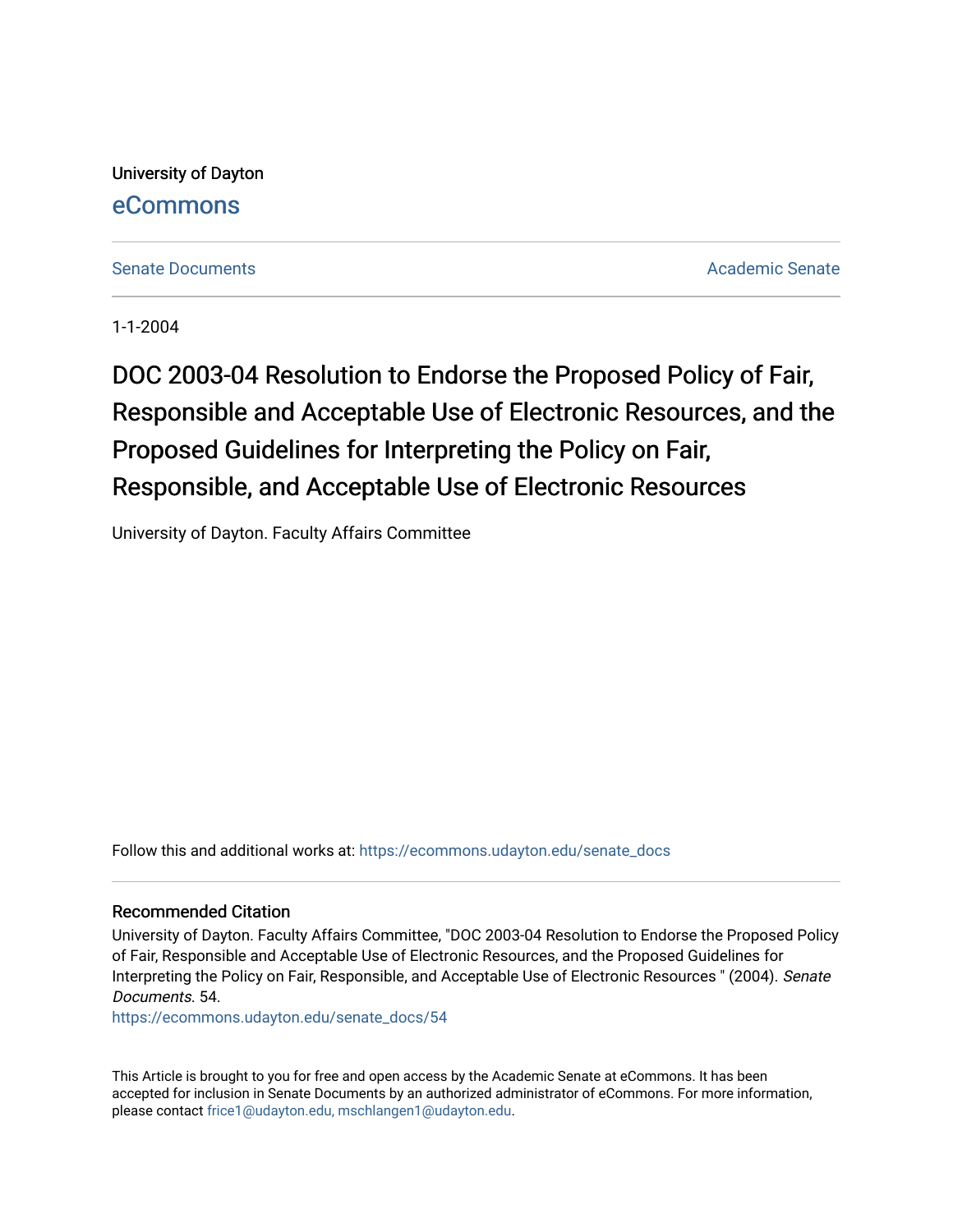#### **DOCUMENT NO**. **I-03-04**

#### **RESOLUTION TO THE ACADEMIC SENATE**

TITLE: Resolution to Endorse the Proposed POLICY ON FAIR, RESPONSIBLE AND ACCEPTABLE USE OF ELECTRONIC RESOURCES, and the Proposed Guidelines for Interpreting the Policy on Fair, Responsible, and Acceptable Use of Electronic Resources.

SUBMITTED BY: Faculty Affairs Committee

DATE: September 12, 2003

ACTION: Consultative

- REFERENCES: University of Dayton, Faculty Handbook, Student Handbook, Policies and Procedures Manual for Staff Employees
- RESOLVED: The Academic Senate of the University of Dayton supports the proposed POLICY ON FAIR, RESPONSIBLE AND ACCEPTABLE USE OF ELECTRONIC RESOURCES, and the proposed Guidelines for Interpreting the Policy on Fair, Responsible and Acceptable Use of Electronic Resources as set forth in the documents accompanying this resolution.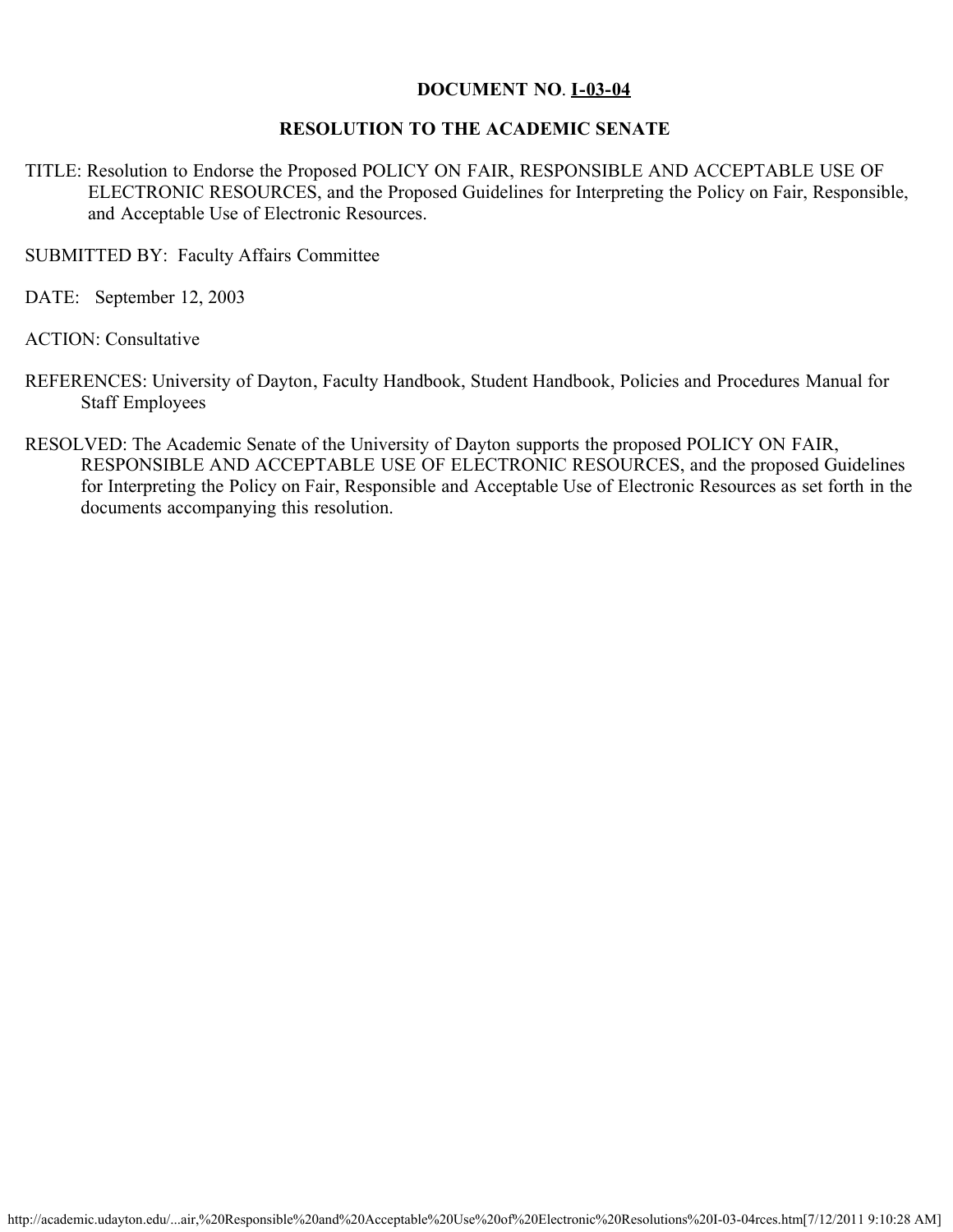## **UNIVERSITY OF DAYTON**

# **POLICY ON FAIR, RESPONSIBLE AND ACCEPTABLE USE OF ELECTRONIC RESOURCES**

# Based on changes recommended by Academic Senate February 3, 2003

Preamble:

The purpose of this document is to establish and promote the ethical, legal, and secure use of computing and electronic communications for all members of the University community. This document replaces the "University of Dayton Policy on Fair, Responsible and Acceptable Use of Electronic Resources dated September 10, 2000.

The University of Dayton cherishes freedom of expression, the diversity of values and perspectives inherent in an academic institution, the right to acknowledgment, and the value of privacy for all members of the UD community. At the same time, the University may find it necessary to access and disclose information from computer and network users' accounts to the extent required by law, to uphold contractual obligations or other applicable University policies, or to diagnose and correct technical problems. For these reasons, among others, the ultimate privacy of messages and files cannot be ensured. In addition, system failures may lead to loss of data, so users should not assume that their messages and files are secure.

Although the University does not typically block access to online content, it reserves the right to do so in cases where online content or activity diminishes the capacity of our network or threatens the welfare of the University of Dayton or its core academic mission. While the University does not position itself as a censor, it reserves the right to limit access to its networks or to remove material stored or posted on University computers when applicable University policies, contractual obligations, or state or federal laws are violated. Alleged violations will be treated with the same fundamental fairness as any other alleged violation of University policy, contractual obligations, or state or federal laws.

Appropriate portions of this document were developed in accordance with the Digital Millennium Copyright Act of 1998, which can be referenced at the following web site: http://www.loc.gov/copyright/legislation/dmca.pdf.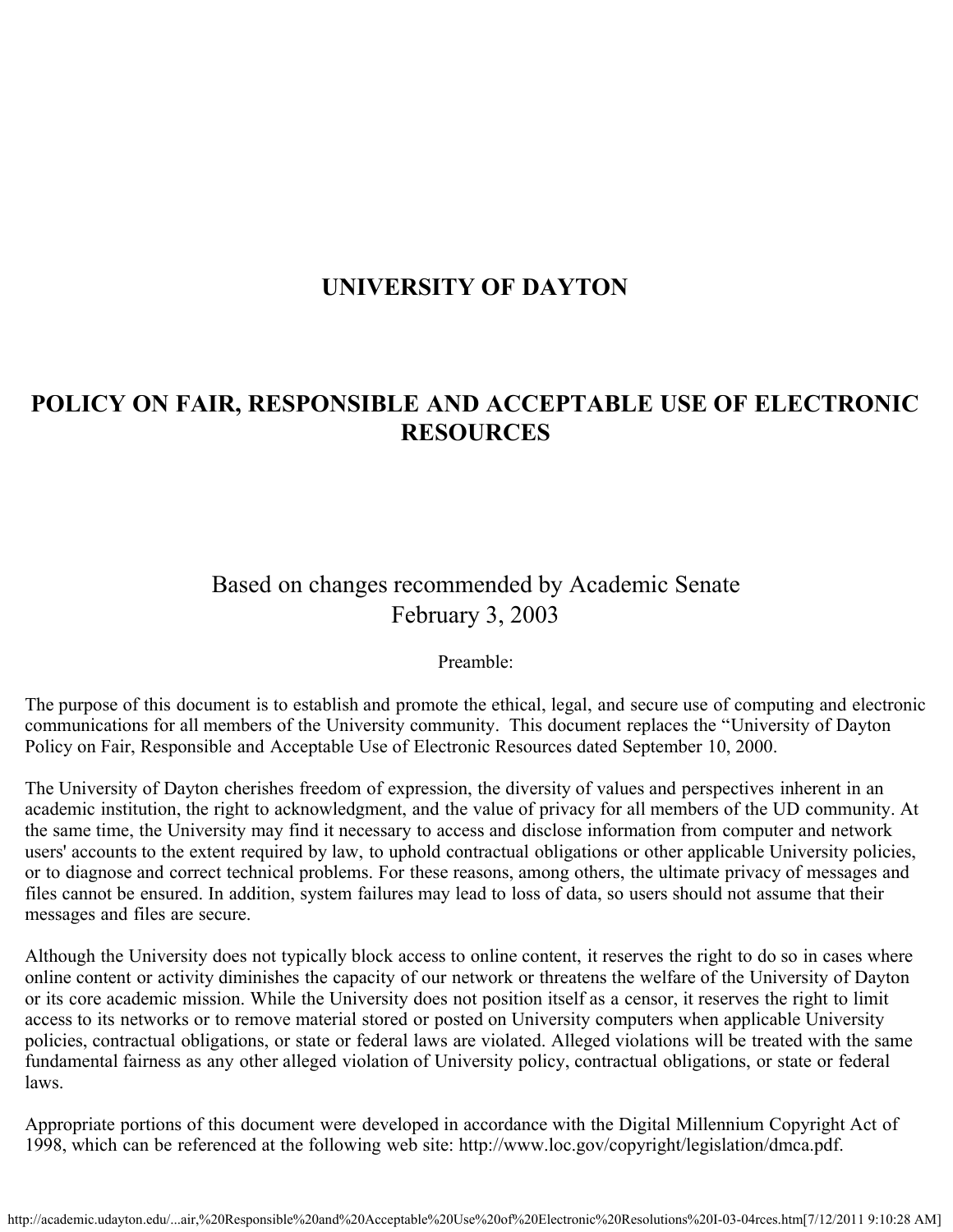# University of Dayton Policy on Fair, Responsible and Acceptable Use of Electronic Resources

#### 1. Introduction

The University of Dayton (UD) values technology as a means of communicating information and ideas to the University community and the world. In keeping with the University's commitment to utilizing technology in teaching and learning, this policy provides direction in the appropriate use of all forms of electronic resources on campus. This document articulates the University of Dayton Policy on Fair, Responsible and Acceptable Use of Electronic Resources, provide example violations and outlines procedures for reporting, addressing, sanctioning and appealing policy violations.

#### 2. Definitions

For the purposes of this policy, electronic resources are defined as all computer-related equipment, computer systems, software/ network applications, interconnecting networks, facsimile machines, voicemail and other telecommunications facilities, as well as all information contained therein (collectively, "electronic resources") owned or managed by the University.

#### 3. General Restrictions and Disclaimers

While the use of University of Dayton electronic resources may be a requirement for coursework and work, access and use may be restricted or revoked in cases of misuse or repeated abuse. University of Dayton reserves the right to limit access to its electronic resources when applicable University policies, state and/or federal laws or contractual obligations are violated. The University does not, as a rule, monitor the content of materials transported over the University's network or information posted on University-owned computers and networks, but reserves the right to do so. Although the University does not typically block access to online content, it reserves the right to do so in cases where online content or activity diminishes the capacity of our network, or where there is a threat to the University of Dayton or its core academic mission. University of Dayton provides reasonable security against intrusion and damage to files stored on the central computing facilities, but does not guarantee that its computer systems are secure. The University of Dayton may not be held accountable for unauthorized access by other users, nor can the University guarantee protection against media failure, fire, floods, or other natural or man-made disasters.

#### 4. Persons Covered by this Policy

This policy applies to all users of computer resources owned or managed by University of Dayton, including, but not limited to, UD faculty and visiting faculty, staff, students, external persons or organizations and individuals accessing external network services, such as the Internet and Intranet.

#### 5. Use of Resources

All users of University of Dayton electronic resources are expected to utilize such resources in a responsible, ethical and legal manner consistent with University of Dayton mission and policies. As a user of University of Dayton electronic resources, you agree to be subject to the guidelines of this Policy on Fair, Responsible and Acceptable Use of Electronic Resources.

#### 6. Policies on Fair, Responsible and Acceptable Use

The following policy statements, in *Bold Italics,* are accompanied by specific examples that highlight types of activities that constitute unfair, irresponsible or unacceptable use of UD electronic resources. That document is called "Guidelines for Interpreting the Policy." Please note that these examples are provided for the purpose of illustrating each policy's intent and are not intended to be an exhaustive list of all possible scenarios within the policy framework.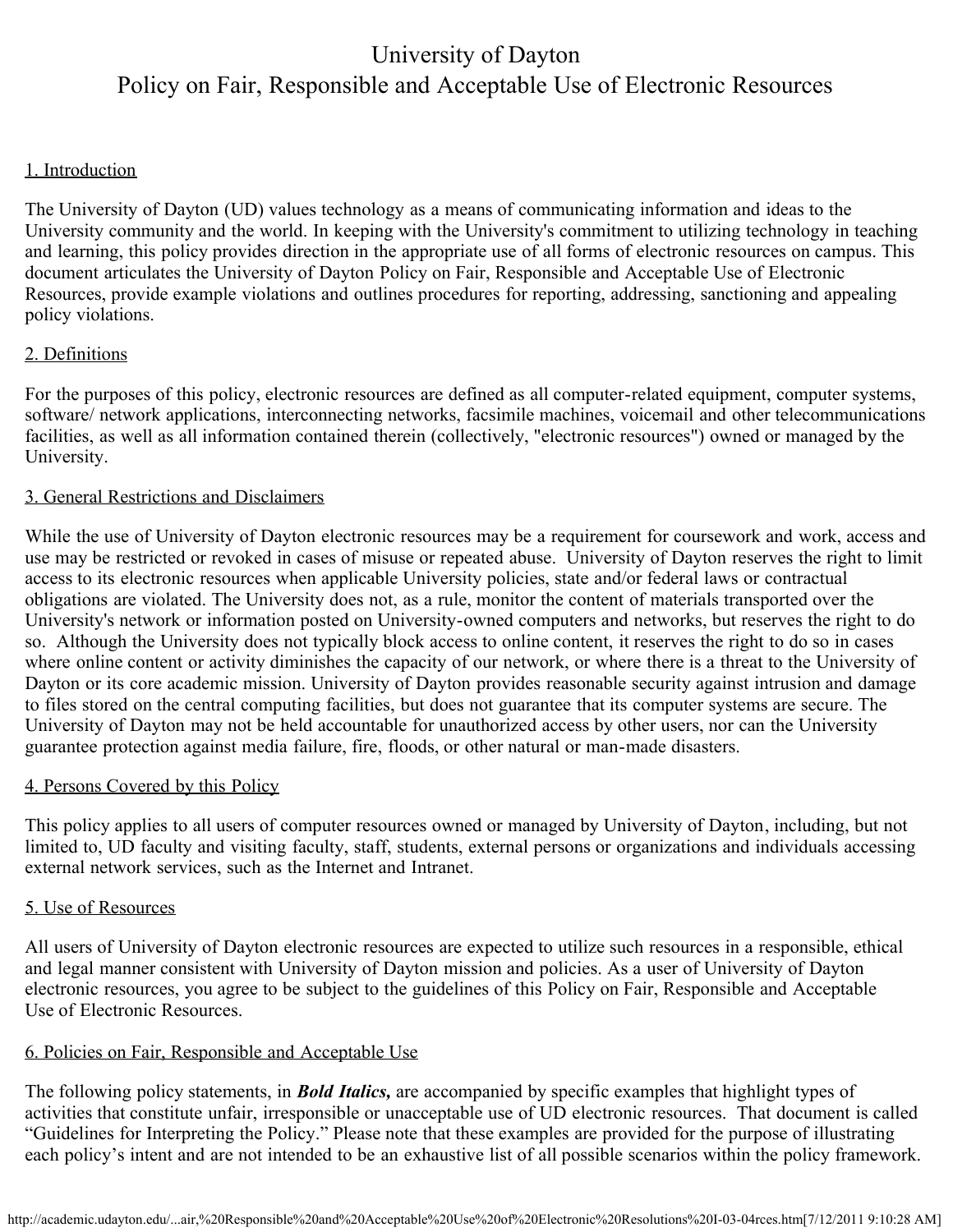*6a) University of Dayton electronic resources may not be used to damage, impair, disrupt or in any way cause purposeful or reckless damage to University of Dayton networks or computers or external networks or computers.*

*6b) Unauthorized access, reproduction or use of the resources of others is prohibited.*

*6c) Use of University of Dayton electronic resources to interfere with or cause impairment to the activities of other individuals is prohibited.*

*6d) Use of University of Dayton electronic resources to harass or make threats to specific individuals, or a class of individuals, is prohibited*

*6e) Use of UD electronic resources in pursuit of unauthorized commercial activities is prohibited.*

*6f) Use of UD electronic resources to violate city, state, federal or international laws, rules, regulations, rulings or orders, or to otherwise violate any University rules or policies is prohibited.*

#### 7. Reporting and Response to Violations

Members of the University of Dayton community who believe they have witnessed or been a victim of a violation of the University's Policy on Fair, Responsible and Acceptable Use of Electronic Resources should notify or file a complaint with the appropriate University office as follows:

- Students should report suspected violations to the Office of Computing Ethics.
- Faculty members should report suspected violations to their Dean or the Dean's designated contact.
- Staff should report violations to their supervisor.

If the unit authority determines that a violation likely has occurred, this violation should be reported as follows:

- to the Office of the Provost (if the violation involves students or academic faculty/staff) or
- to the Office of Human Resources (if the violation involves staff from non-academic units).

Designated persons in the Provost and Human Resources offices are responsible for recording, tracking and reporting violations to the appropriate UD officials in accordance with the University Grievance Policy and/or the Standard Judicial Process

8.0 Appeal procedures

Those individuals who are found in violation of the policy may submit a written statement of appeal the same as any other grievance cases to the following:

- Students follow standard Judicial Process:
- Faculty and academic "staff/administrative units" can appeal to the Dean or Provost;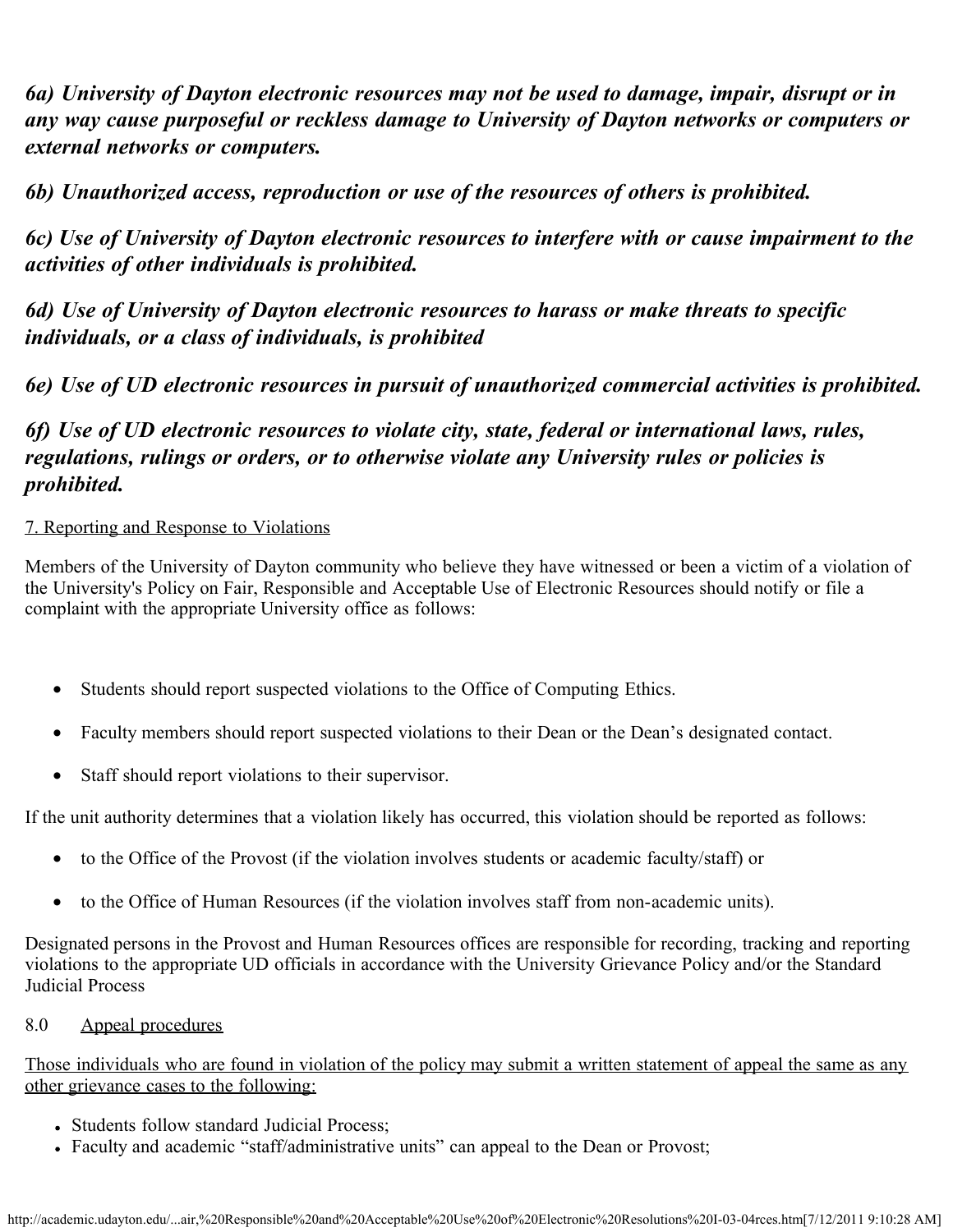# **UNIVERSITY OF DAYTON**

# **POLICY ON FAIR, RESPONSIBLE AND ACCEPTABLE USE OF ELECTRONIC RESOURCES**

*Guidelines for Interpreting the Policy on Fair, Responsible, and Acceptable Use of Electronic Resources*

February 3, 2003

The following guidelines and associated examples highlight the types of activities that constitute unfair, irresponsible, or unacceptable use of University of Dayton (UD) electronic resources. Please note that these examples are provided for the purpose of illustrating the policy's intent. This is not intended to be an exhaustive list.

## *6a) University of Dayton electronic resources may not be used to damage, impair, disrupt or in any way cause purposeful or reckless damage to University of Dayton networks or computers or external networks or computers.*

You are responsible for your ID and password.

#### **Table 1 - Cross References:**

| Human Resources Policies<br>and Procedures Manual for<br>Staff employees                                                                                                                              | <b>Faculty Handbook</b>                                                                               | Student Handbook                                                          |
|-------------------------------------------------------------------------------------------------------------------------------------------------------------------------------------------------------|-------------------------------------------------------------------------------------------------------|---------------------------------------------------------------------------|
| <b>Responsibilities</b><br><b>Associated with Access</b><br>to Electronic Records<br>and the Administrative<br><b>Computing System</b><br><b>Confidentiality and</b><br><b>Security of University</b> | General University policy,<br>Confidentiality and<br>$\bullet$<br>Security of University<br>Property, | Damage<br>Falsification of<br>Records<br>Forgery and<br>Misrepresentation |
| <b>Property</b>                                                                                                                                                                                       |                                                                                                       |                                                                           |

For example, you may not:

- 1. Use University of Dayton electronic resources to breach security of any computer system
- 2. Use computer resources to send large amounts of email (e.g., email "spamming") to an internal or external system
- 3. Send email of any type to someone's address in an effort to disable their email capabilities
- 4. Run DNS or DHCP server that interfere with the University network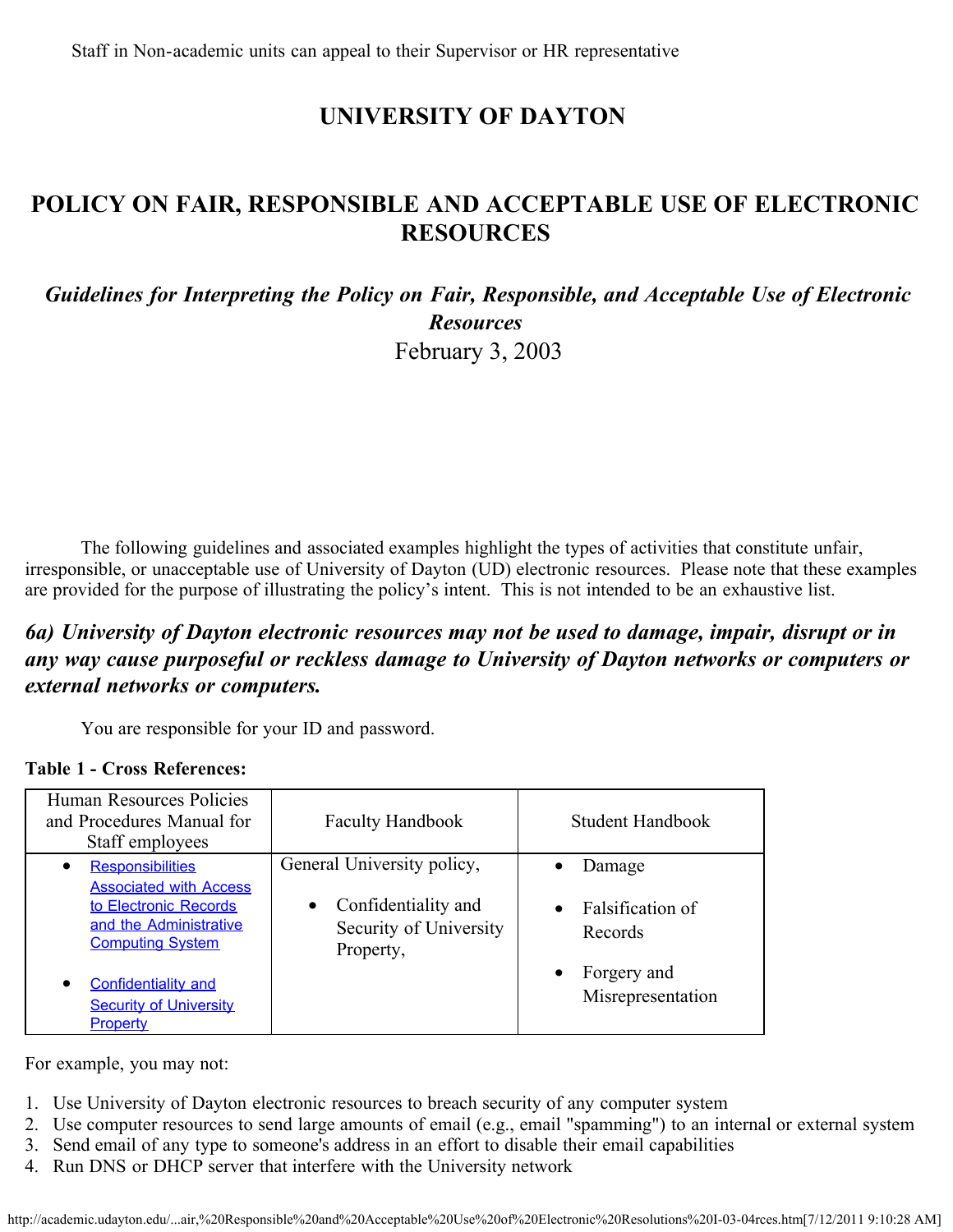- 5. Forge, alter or willfully falsify electronic mail headers, directory information, or other information generated and/or maintained by the University
- 6. Use computer resources irresponsibly or in a manner that adversely affects the work of others. This includes recklessly or intentionally (1) damaging any system by introducing computer "viruses" or "worms," (2) damaging or violating information not belonging to you, or (3) misusing or allowing misuse of computer resources
- 7. Use University of Dayton resources for non-University related activities that unduly increase the network load (e.g., chain mail, network gaming and spamming)

## *6b) Unauthorized access, reproduction or use of the resources of others is prohibited.*

Educational activities, if supervised by faculty member for educational purposes are considered "authorized."

### **Table 2 - Cross References**

| Human Resources Policies<br>and Procedures Manual for<br>Staff employees                                                                                                                                                      | <b>Faculty Handbook</b>                                                                                              | Student Handbook                                                                                                                                            |
|-------------------------------------------------------------------------------------------------------------------------------------------------------------------------------------------------------------------------------|----------------------------------------------------------------------------------------------------------------------|-------------------------------------------------------------------------------------------------------------------------------------------------------------|
| <b>Responsibilities</b><br>٠<br><b>Associated with Access</b><br>to Electronic Records<br>and the Administrative<br><b>Computing System</b><br><b>Confidentiality and</b><br><b>Security of University</b><br><b>Property</b> | General University policy,<br>Confidentiality and<br>Security of University<br>Property,<br>World Wide Web<br>Policy | Compliance with rules<br>$\bullet$<br>and regulations of<br>other institutions<br>Damage<br>Falsification of<br>Records<br>Forgery and<br>Misrepresentation |

For example, you may not:

- 1. Make illegal unauthorized copies of copyrighted materials. Copying or downloading copyrighted materials without the authorization of the copyright owner or other legal privilege, is against the law, and may result in civil and/or criminal penalties, including fines and imprisonment.
- 2. Create or execute any computer programs intended to (a) obscure the true identity of the sender of electronic mail or electronic messages, (b) bypass, subvert, or otherwise render ineffective the security or access control measures on any network or computer system without the permission of the owner, or (c) examine or collect data from the network (e.g., a "network sniffer" program). 3. Use electronic resources to gain unauthorized access to resources of the University or other institutions, organizations or individuals
- 4. Use false or misleading information for the purpose of obtaining access to unauthorized resources
- 5. Access, alter, copy, move or remove information, proprietary software or other data files without prior authorization
- 6. Use electronic resources to discover another individual's password
- 7. Use electronic resources to obtain personal information (e.g. educational records, grades, or other University files) about an individual without their permission
- 8. Use electronic resources to forge an academic document
- 9. Use electronic resources to take without authorization another person's work or to misrepresent one's own work
- 10. Use electronic communication to cheat, take advantage of, exploit, or conspire on examinations, papers, or any other academic work
- 11. Use electronic resources to falsify or fabricate research data
- 12. Use electronic resources to obtain or release another individual's or entity's proprietary information or trade secrets
- 13. Use University of Dayton electronic resources for remote activities that are unauthorized at the remote site
- 14. Intercept transmitted information intended for another user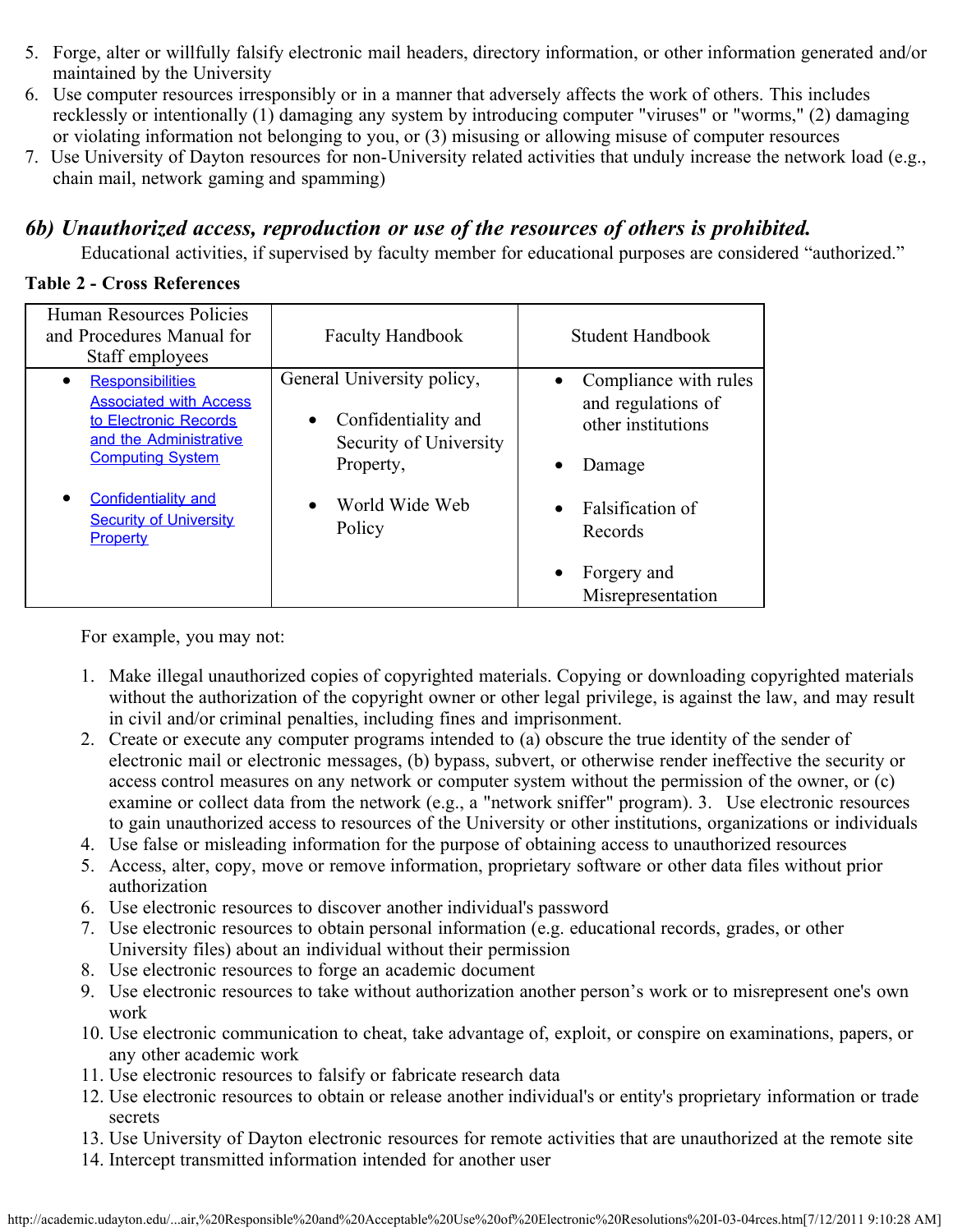## *6c) Use of University of Dayton electronic resources to interfere with or cause impairment to the activities of other individuals is prohibited.*

#### **Table 3 - Cross References**

| Human Resources Policies<br>and Procedures Manual for<br>Staff employees                                                                                                   | <b>Faculty Handbook</b>                                                 | Student Handbook                                                |
|----------------------------------------------------------------------------------------------------------------------------------------------------------------------------|-------------------------------------------------------------------------|-----------------------------------------------------------------|
| <b>Responsibilities</b>                                                                                                                                                    | General University policy,                                              | Damage                                                          |
| <b>Associated with Access</b><br>to Electronic Records<br>and the Administrative<br><b>Computing System</b><br><b>Confidentiality and</b><br><b>Security of University</b> | Confidentiality and<br>$\bullet$<br>Security of University<br>Property, | Falsification of<br>Records<br>Forgery and<br>Misrepresentation |
| <b>Property</b>                                                                                                                                                            |                                                                         |                                                                 |

For example, you may not*:*

- 1. Send chain email or information **meant to defraud receivers of money or property.**
- 2. Send large quantities of email to an individual's mailbox (e.g., email "spamming"), which have the effect of interfering with or causing impairment to that individual's activities
- 3. Change an individual's password in an effort to access their account
- 4. Communicate or use any password, personal identification number, credit card number or other personal or financial information without the permission of its owner

# *6d) Use of University of Dayton electronic resources to harass or make threats to specific individuals, or a class of individuals, is prohibited*

### **Table 4 - Cross References**

| Human Resources Policies and Procedures Manual for Staff<br>employees      | <b>Faculty Handbook</b>                          | <b>Student Handbook</b> |
|----------------------------------------------------------------------------|--------------------------------------------------|-------------------------|
| Dignity and Standards of Behavior,<br>$\bullet$                            | Statement on<br>$\bullet$                        | Harassment              |
| Policy on Sexual Harassment,<br>$\bullet$                                  | Demonstrations,<br>Dignity and<br>Diversity      |                         |
| <b>Affirmative Action &amp; University Employ-ment Policy</b><br>$\bullet$ |                                                  |                         |
|                                                                            | <b>Sexual</b>                                    |                         |
|                                                                            | Harassment                                       |                         |
|                                                                            | Policy                                           |                         |
|                                                                            | Affirmative<br>$\bullet$<br><b>Action Policy</b> |                         |

For example, you may not:

1. Send unwanted and repeated communication by electronic mail, voicemail or other form of electronic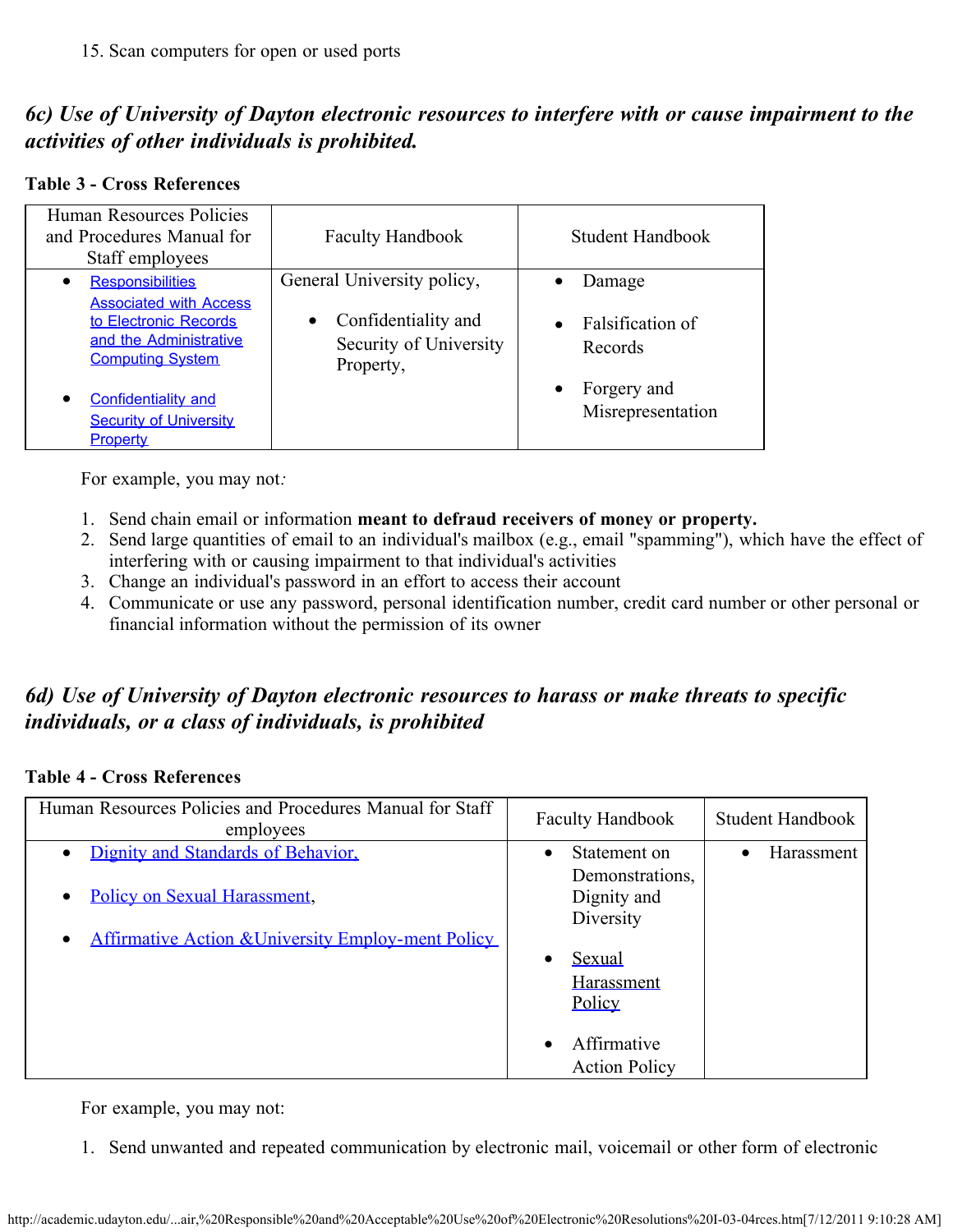communication

- 2. Send communication by electronic mail, voicemail or other form of electronic communication that contravenes the University's "Statement Against Discrimination or Harassment.")
- 3. Use email or newsgroups to threaten, stalk or harass someone
- 4. Post or send personal or sensitive information about individuals via any form of electronic communication that may harm or defame

### *6e) Use of UD electronic resources in pursuit of unauthorized commercial activities is prohibited.*

Faculty, staff and students may be authorized for such activities under special circumstances when deemed to contribute to the reputation of The University of Dayton or to promoted the tenure track of faculty.

### **Table 5 -- Cross References**

| Human Resources Policies<br>and Procedures Manual for<br>Staff employees                                                                                                                                             | <b>Faculty Handbook</b>                                                                                                                     | Student Handbook                  |
|----------------------------------------------------------------------------------------------------------------------------------------------------------------------------------------------------------------------|---------------------------------------------------------------------------------------------------------------------------------------------|-----------------------------------|
| Conflict of Interest,<br>$\bullet$<br>Distribution or Sale of<br>$\bullet$<br><b>Materials and</b><br>Solicitation of or by<br><b>Employees</b><br>Misconduct in<br>$\bullet$<br><b>Research and</b><br>Scholarship, | Conflict of Interest,<br>$\bullet$<br>Distribution or Sale of<br>Materials and<br>Solicitation of or by<br>Employees<br>Professional Ethics | Business Operations.<br>$\bullet$ |

For example, you may not:

- 1. Use computer resources for personal commercial gain, or other commercial purpose without approval by the University
- 2. Use computer resources to operate or support a non-University related business
- 3. Use computer resources in a manner inconsistent with the University' s contractual obligations to suppliers of those resources or with any published University policy
- 4. Use your University granted web-space for personal monetary gain (this includes clickable ads and pay-per click banners) without approval by the University
- 5. Register domain names to the University of Dayton network without proper approval

## *6f) Use of UD electronic resources to violate city, state, federal or international laws, rules, regulations, rulings or orders, or to otherwise violate any University rules or policies is prohibited.*

**Table 6 - Cross References**

| Human Resources Policies<br>and Procedures Manual for<br>Staff employees | <b>Faculty Handbook</b>    | Student Handbook   |
|--------------------------------------------------------------------------|----------------------------|--------------------|
| Responsibilities<br><b>Associated with</b>                               | General University policy, | $\bullet$ Gambling |